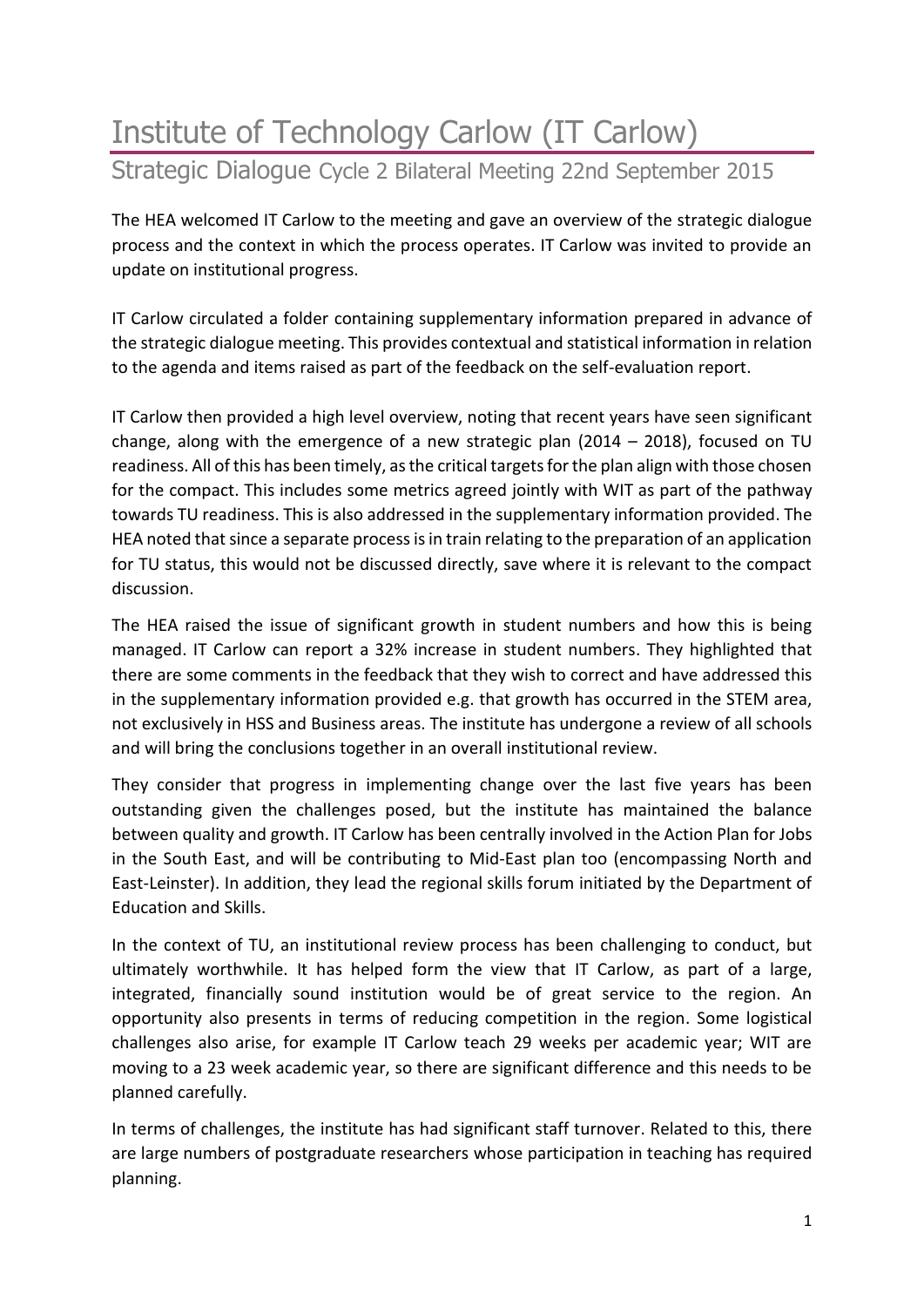As regards participation, equal access and lifelong learning, IT Carlow has strong relationships with ETBs in the region. The regional skills forum also acts as a lever to share information. ETBs are at different stages of development, however, and the institute is trying to ensure a consistency of approach and engagement across the different partners. In order to ensure that links are transparent and to make student choices and options clear, this has been published. Good links are also in place with adult guidance officers too.

The HEA noted that IT Carlow appear to be attracting and retaining students in areas where retention hastraditionally been difficult. In response, ITC noted that here is a learner- centred focus in place, underpinned by pedagogical approaches such as continuous assessment, so that teaching and learning strategies are addressing the retention challenge. In addition, they engage with parents of first time learners to engage them in the student experience.

In terms of growth in student numbers, the growth in full-time learners is as agreed in the compact, as per earlier agreement with WIT and targets set for 2017. The increase is largely due to enhanced retention and growth in add-on programme provision; the latter has been the biggest area of growth encompassing conversion programmes, taught masters and add on programmes. Funding was secured for 16 Springboard programmes last year. The main obstacle to growth has been the constraint on new capital infrastructure, notably the pausing of PPPs. Space has now become an urgent issue and although the institute has managed to bring one capital project per year on stream, this is not enough to meet demand; there is a need to re-instate the PPPs.

Of the lifelong learners, 98% of students are in employment in their catchment area. On analysis, the courses do not represent "hobby" courses, so there is a significant contribution to the region, but it is notable that only 10% of such students are employer-funded.

The strategic review, carried out by an independent panel for IT Carlow, has verified the quality of provision. It is noteworthy that some part-time programmes offer 60 credits in a single part-time academic year and IT Carlow is confident that the learning outcomes students achieve are appropriate to a 60 credit programme.

As an institute that has grown relatively quickly, they remain conscious of the need to ensure a level of quality across the range of provision. Core funded staff are largely employed on full time CAO-entry programmes. Part-time staff are also resourcing these programmes, including notable academics, who work elsewhere in the sector. Staff training, inductions and other measures are all aligned to ensure quality of provision. Part-time staff are fully involved, e.g. represented on academic councils, so they are fully participating and very willing to be engaged. In addition, the motivation of students is palpable; they strive from day one to succeed. They also make use of the online environment to support the independent learning that this enables.

IT Carlow is keen to stress that the strategy is not growth at any cost  $-$  there is a value in providing the opportunity to individuals to deliver on skills requirements. For a modest investment, the institute can respond to regional and national skills needs e.g. ICT.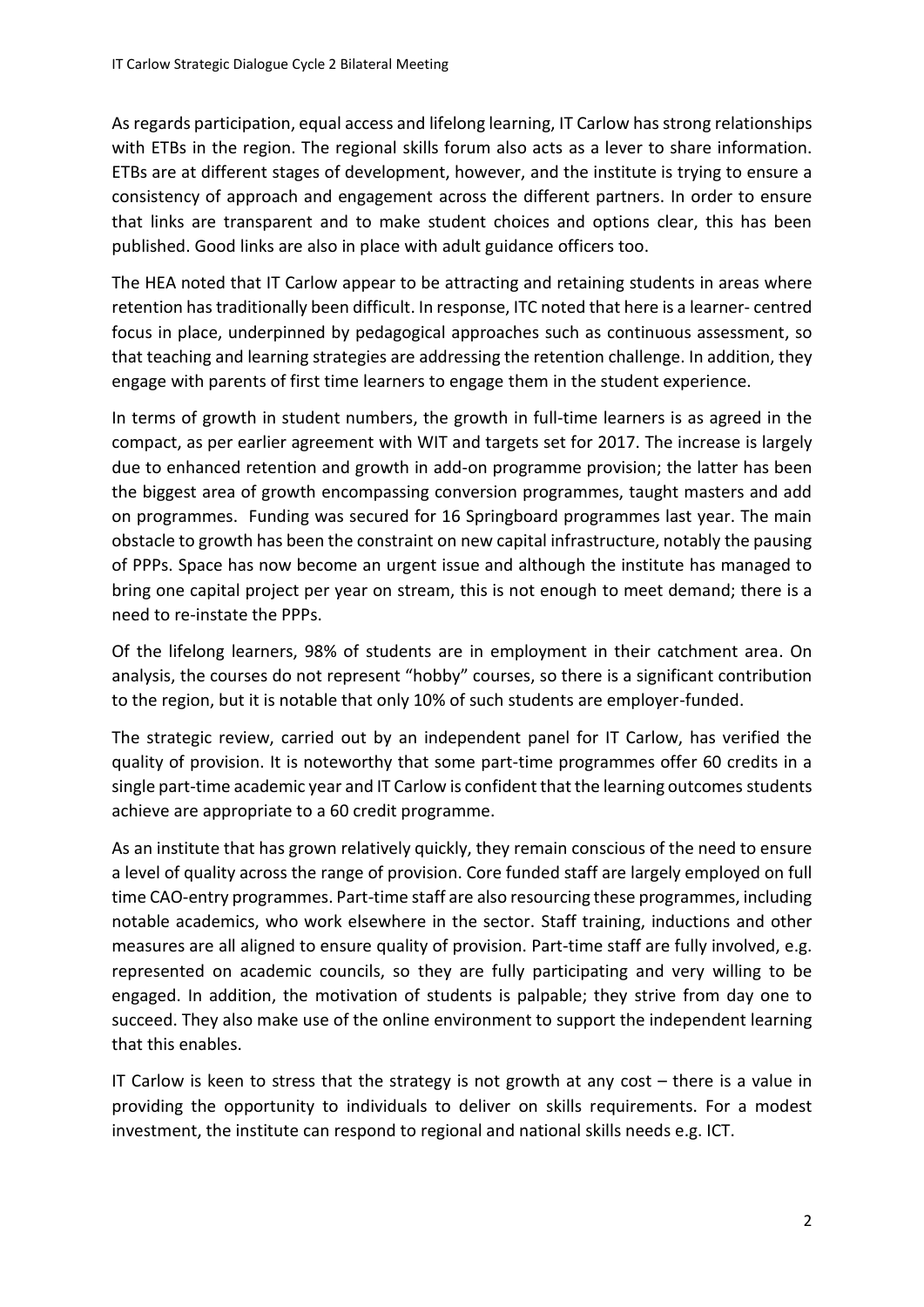The HEA noted that while growth is welcome, particularly in view of demographic trends, the issue of stretching too far arises. HEA data suggests a staff-student ratio of 19: 1 ratio, but it depends on the subject mix and IT Carlow will revert on that. From IT Carlow's perspective they would question how academic programmes can be delivered in other institutions in two semesters of 11 weeks each and have decided not to pursue that option.

IT Carlow note that they have evidence of strong employment outcomes too, notwithstanding the fact that relevance of employment take-up is an issue across the sector. There is a very strong alumni network. There are up to 45,000 graduates, of which about 10,000 are recorded on Linked-In, allowing the institute to see the employment profiles.

On research performance, the intention is to grow strongly in a relatively short period. IT Carlow note that the target around increasing the number of postgraduate students to 100 registered students by 2016/17 does not represent a new target but reflects previously held ambitions.

In terms of researcher numbers, there are 77 Masters and PhDs students on the register; all students could in fact be registered as pursuing a PhD from the outset to meet certain metrics. Appropriate supports are in place and the institute has delegated authority up to level 10. Research students are aligned to the three core centres of research activity at IT Carlow, albeit the three centres are currently growing to five. There is an existing structured research programme in place, which offers generic skills to all students - some modules rely on externs nationally and internationally to deliver elements. IT Carlow considers the programme to be well received by students and supervisors. Master classes also allow for capacity building.

External research funding needsto be scaled up. The strategic plan is in place and the institute is meeting its targets. They have established a new centre, appointing a head of graduate studies, so the capacity there. A scholarship programme is in place to support own-institution students. There is now a move to targeted expansion via core leaders and an effort to release staff to pursue research activity. Whereas previously they were restricted by the ECF, they have been able to free up staff and still remain compliant.

The HEA noted that the institute has demonstrated a strong appetite for risk in the area of internationalisation, but they counter this by explaining that they have set clear focused goals and have proceeded to hire and invest with that in mind.

There is also a funding driver, even though it wouldn't seem so; there is a need to diversify income streams to support other activities. At one point, there were over 160 Chinese students, but the international cohort targets have been revisited to reduce numbers and diversify with other countries. A decision was taken not to engage with the Brazil programme as there were no credits attached to the programme of study and funding was not made available upfront. That said, last year there were 9 Brazilian students studying at the institute. The Brazilian government reduced the stipend for students attending institutes outside Dublin and Carlow therefore lost out as it appeared less attractive financially. In addition, last year, IT Carlow hosted 56 students from the Middle East. The Erasmus programme has been capped at 120 incoming students as there is a need to balance mobility across the sector;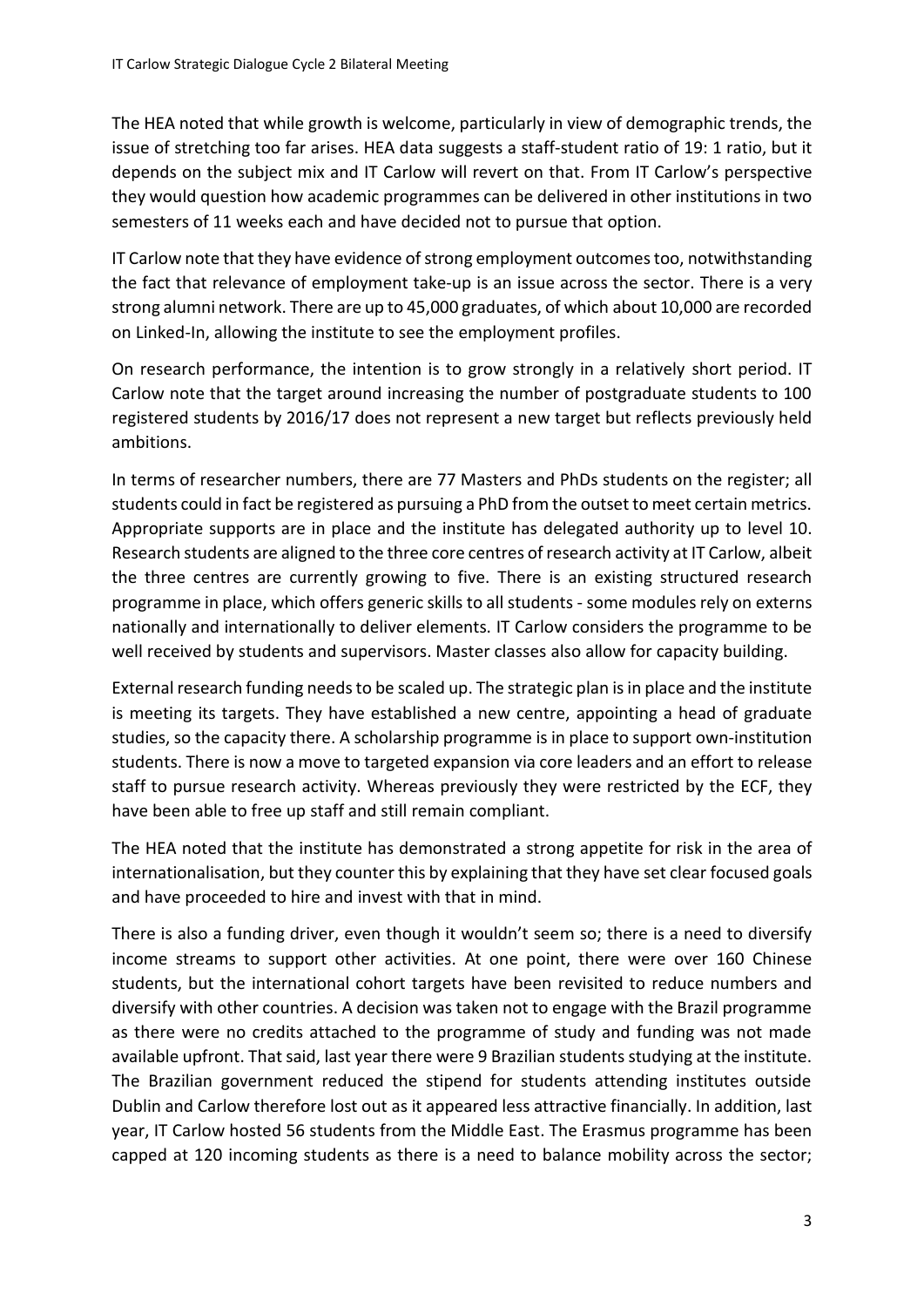approximately nine students on average go out. The graduate placement programme for outgoing students has a lot of potential.

IT Carlow notes that the strategic dialogue process has been helpful. They have scheduled a midterm review of the strategic plan in January 2016, into which a range of reviews will input. As a general comment, the institute doesn't consider it necessary to increase targets simply because they have been met. Rather, they will look at priorities and what light is shed following the programme review.

In terms of Transitions reform, they now have a new common entry mechanism for two domains on two campuses. Change is ongoing and remains challenging.

Resource concerns were flagged in the compact. While IT Carlow is at least as large, in terms of student numbers, as AIT, they have 150 less staff owing to the ECF. The eight core leaders, should have been in place two years ago, but they were restricted.